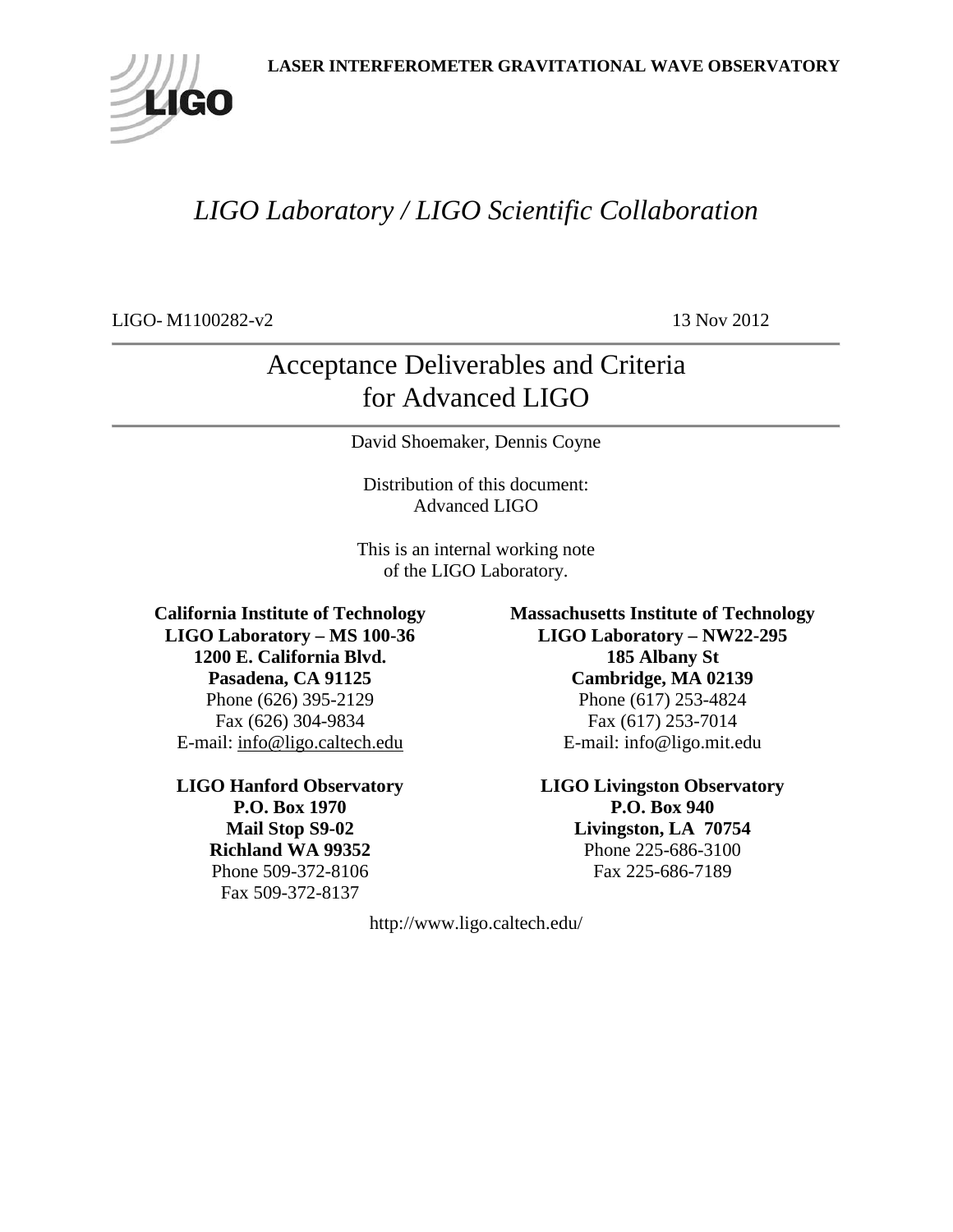#### **Introduction**

This document provides guidelines for the Advanced LIGO deliverables required for acceptance of a subsystem. The objective in providing this acceptance package is to permit the Observatories, greater Lab, and LSC to tune, operate, and improve the performance of the instruments as built. It will also facilitate repairs, and incremental improvements. Fabrication of additional or replacement units will be rendered possible, whether for LIGO or other installations. It will form the basis of training for a wide range of technical persons, including operators, instrument scientists, and analysts.

The primary deliverable categories of the acceptance package are

- 1. Requirements
- 2. Design
- 3. Assembly
- 4. Installation
- 5. Test
- 6. Safety
- 7. Guides

Subsystem acceptance events are keyed to completion of the installation and check-out for each associated vacuum chamber. While we would like all subsystems to have completed all activities by the time of the first chamber, some staging of the information is possible so long as it leads to a safe, well understood installation.

Note that Systems handles the acceptance review with two teams. One team reviews and approves test rationales, plans, procedures, and test reports (the scope of M1000211); another team handles review/approval of all other acceptance data.

## **1 Acceptance documentation**

- 1. **Requirements** documentation: The design requirements document must be brought up to date, and pointers to background material, analyses, etc. added to the Requirements document. Pointers to prototyping endeavors should be included here.
	- a. **Design Requirements Document (DRD)**
	- b. **Supporting documents (models, analyses, …)**
- 2. **Design** overview and detailed design documentation: The Final Design Document must be brought up to date, and the detailed design made available via a tree structure pointing to the DCC and design vaults. Lower-level software (control laws, basic machine state and reporting) should be documented in this way, pointing to a software version control system.
- 3. **Materials** and Fabrication specifications: Any special materials, or treatment of materials including preparation for in-vacuum use; this may be integrated into the Design documentation.
- 4. **Parts** and spares inventoried: All elements of aLIGO must be recorded in the ICS or in the DCC using the S-number scheme. As-built modifications for parts or assemblies should be found here.
- 5. **Assembly** procedures: All assembly procedures must be in the DCC and annotated or updated for lessons learned. Storage, if used, should be described here along with procedures to maintain the equipment in good condition (e.g., purge frequency). Transportation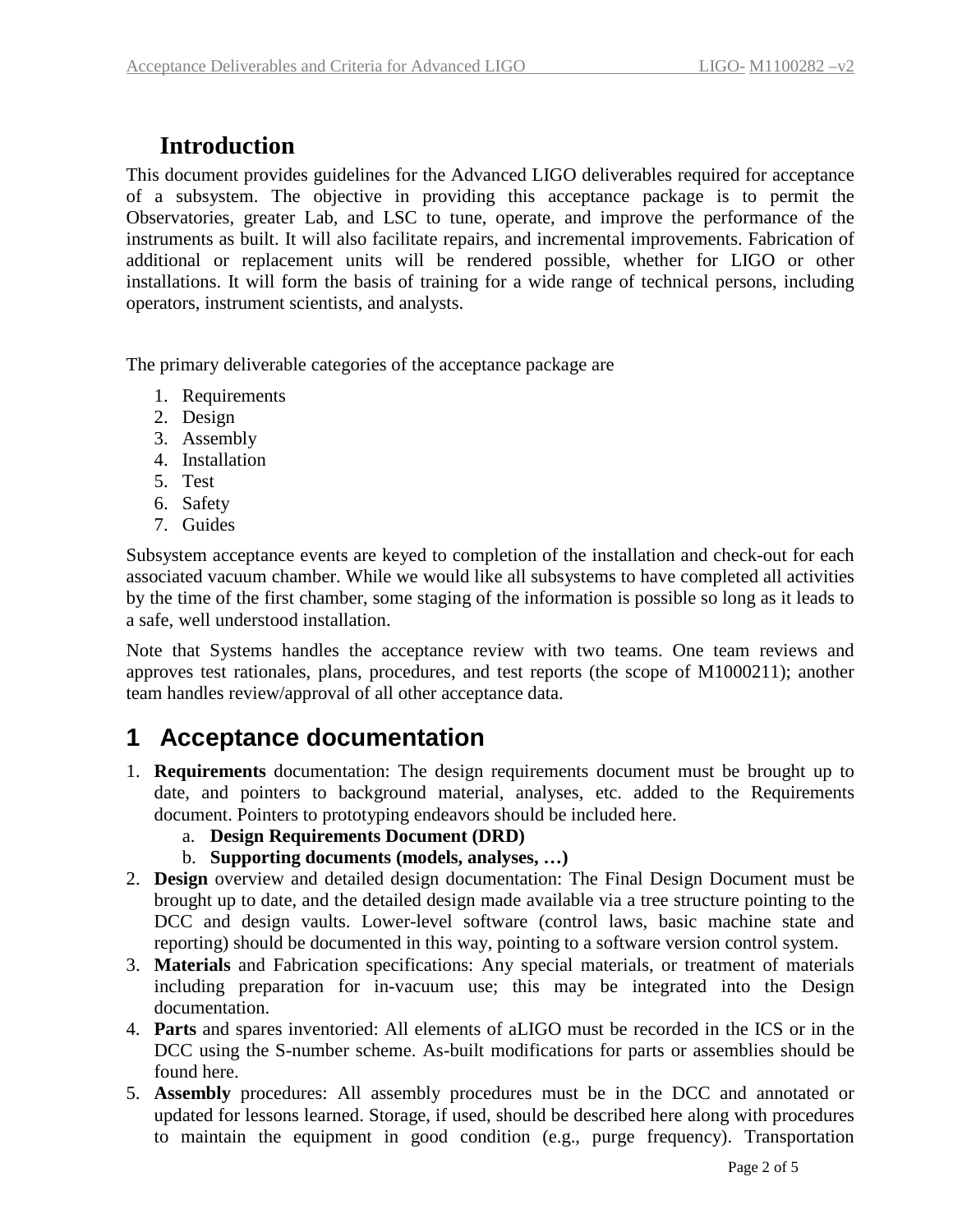procedures and cautions must be noted.

- 6. **Installation** procedures: All installation procedures must be in the DCC and annotated or updated for lessons learned.
- 7. **Test** rationale, plans, and data for each unit must be documented as described in M1000211. That tree structure should be pointed to by the overall tree structure laid out in this Acceptance prescription. The top-level objective is to make clear how the measurements performed, which often will not directly measure a required performance parameter, give confidence that the subsystem will fulfill the requirements.
- 8. **User interface software**, and the test routines indicating proper functioning of the software, must be described in words and have code under configuration control (SVN). Watchdog and Guardian routines must also be treated in this way.
- 9. **Operation Manual:** A manual appropriate for operators, written in accordance with M1200366, covering setup/initialization, check-out, operating instructions, calibration, maintenance, storage/transport and troubleshooting. It must be accessible from standard user screens.
- 10. **Safety** documentation must be in the DCC for all phases of the subsystem development, including any needed for normal use or foreseen maintenance/repair scenarios.

## **2 Document Tree**

The LIGO Document Control Center  $(DCC)^1$  $(DCC)^1$  is the official archive for all LIGO project documentation. The hyperlinking, "related documents" feature of the DCC must be used to associate all relevant document data together in a tree; these data may be in the DCC and/or in an SVN. The root entry for this tree is a DCC entry entitled "aLIGO <subsystem name>". From this DCC entry all principal documentation for the subsystem can be reached. Note that this DCC entry is likely to not have any files directly associated with it (uploaded under this DCC number); it serves as an index, or list of hyperlinks.

The tree should take the following form

Subsystem Subsystem major element (e.g., Quad, HLTS, HSTS)

- 1. Requirements
- 2. Design
- 3. Materials
- 4. **Parts** inventory
- 5. **Assembly** procedures
- 6. Installation procedures
- 7. **Test** rationale, plans, and data for each unit
- 8. User interface software
- 9. Operation manual
- 10. Troubleshooting guide,
- 11. **Safety** documentation

<span id="page-2-0"></span><sup>&</sup>lt;sup>1</sup> See https://dcc.ligo.org/wiki/index.php/Getting DocDB Help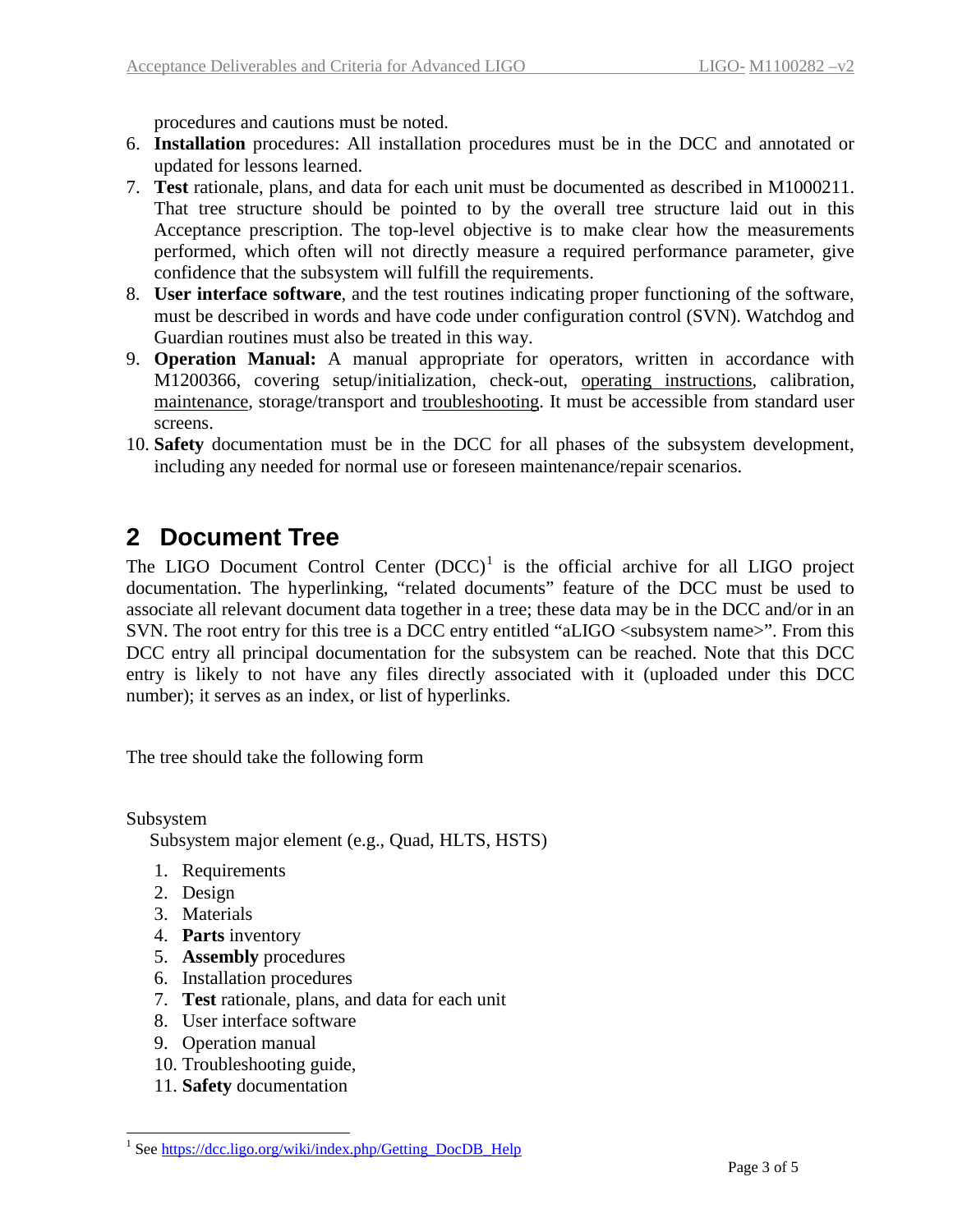The next level in the branched, hierarchical structure consists of DCC entries for the major subsystem assembly types for the subsystem. As an example for the Seismic Isolation (SEI) subsystem, the major assembly types are HAM-ISI, BSC-ISI, HAM-HEPI and BSC-HEPI. For the Suspension (SUS) subsystem, the major assembly types would be each suspension type (ETM/ITM Quad suspension, BS/FM triple suspension, HLTS and HSTS). This DCC entry is also likely to not have any files directly associated with it (uploaded under this DCC number); it serves as an index, or list of hyperlinks.

Documents 1-11 above for each component/device, module/unit, or subassembly of a single type should be collected under separate DCC entries; clearly if multiple types are supported by one document set, that may be exploited to reduce the number of separate entries. Each DCC entry at this level is likewise usually an index or list of hyperlinks to the documentation for each component/device, module/unit, or subassembly (unless a single document suffices).

The DCC entries for the specific major subassembly elements, on a single assembly unit (instance), should have the documents filed as Adobe Acrobat (\*.pdf) files. In addition the source file(s) for the report (e.g. \*.doc, \*.tex, etc.) should be filed as an "other file" associated with the test report. Additional files (such as the raw data, associated spreadsheet files, Matlab files, etc.) should also be files as "other files" if/as appropriate.

"Related Document" links for each major subassembly entry in the DCC should be provided for each specific serial numbered units which comprise the assembly (i.e. tests of component/device, module/unit, or subassemblies used to build the major assembly).